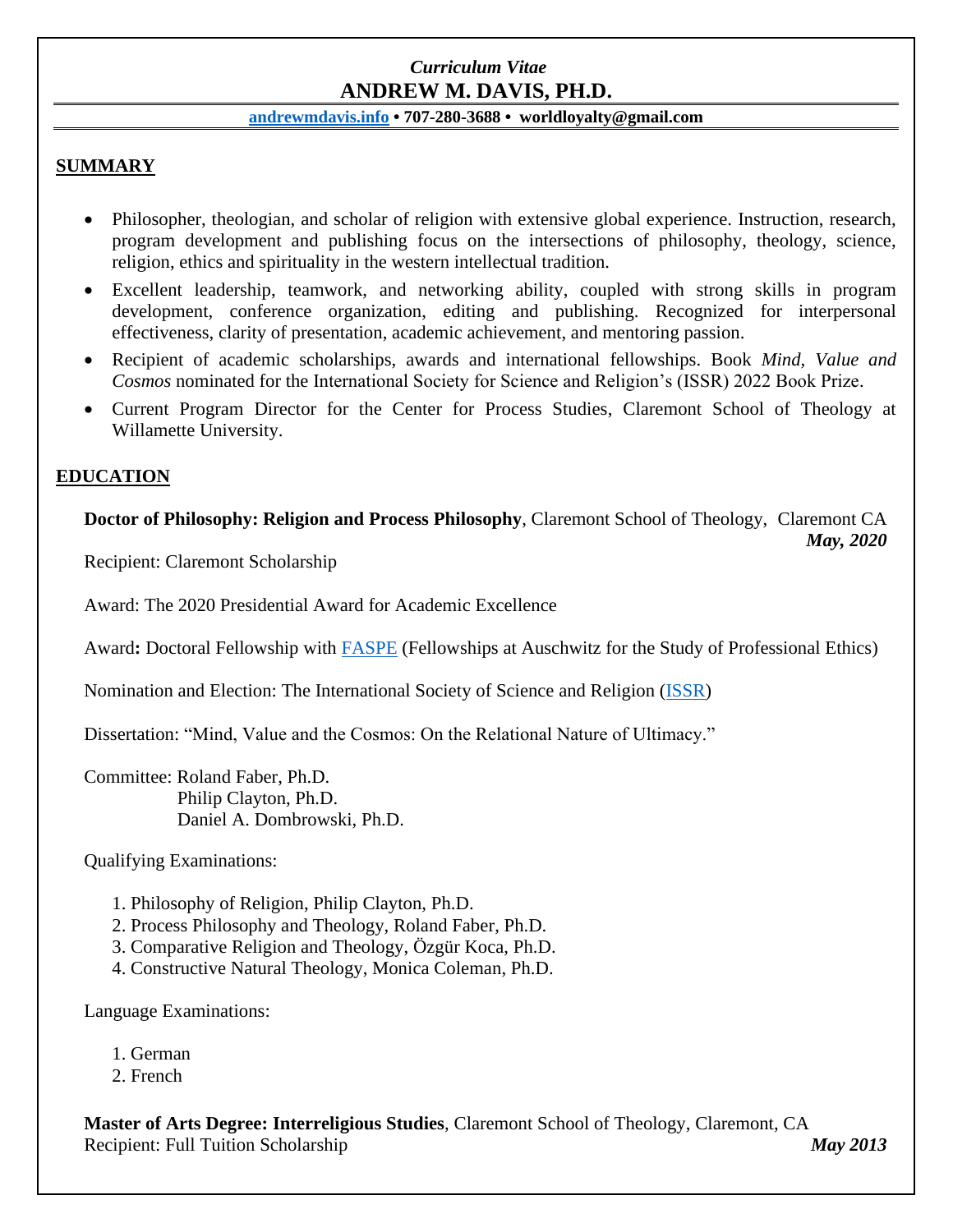Award: The 2013 Award for Excellence in Biblical Studies

Thesis: "Qur'anic Refinements to Biblical Anthropomorphism: A Comparative Exposition"

**Bachelor of Arts Degree**: **Philosophy and Theology**, Point Loma Nazarene University, San Diego, CA. Recipient: Department Scholarship *May 2011*

## **GLOBAL/MULTICULTURAL EDUCATION & EXPERIENCE**

### *Fellowship at Auschwitz for the Study of Professional Ethics (FASPE) Summer 2017*

• Intensive two-week fellowship program in Germany and Poland dedicated to professional ethics and contemporary ethical issues faced by religious and theological educators. Examined the role of clergy and religious belief in Nazi Germany and the Holocaust. Integrated approach included historical, theological, philosophical, and literary sources; survivor testimony, and on-site workshops in Berlin, Auschwitz and other key holocaust locations.

### *Delhi, India, International School for Jain Studies June 2012*

• Intensive one-month academic study in partnership with Claremont Lincoln University and the International School for Jain Studies. Participated in religious and cultural programs and lectures in Delhi, Agra, Hastinapur, Varanasi, Jaipur, and other relevant historical locations.

### *Palestine and Israel January 2012*

• Participant in academic study program "Challenge and Hope in the Holy Land" with emphasis on the political and interreligious dimensions of the conflict. Attended seminars and lectures in Jerusalem, Tel Aviv, Bethlehem, Beit Sahour, Haifa, Galilee, Nablus and Nazareth.

## *Semester at Sea: "Engineering a New Tomorrow,"* University of Virginia *May 2011*

- Voyage throughout Central America emphasizing humanitarian projects and needs articulated by the United Nations 2015 Millennium Development Goals.
	- -*Port of Spain, Trinidad*: Mt. St. Benedict Monastery, meetings and dialogue with local students.

-*Colon, Panama*: Church of the Black Christ, Portobello; cultural activities at Embera Indian village.

- -*Puerto Limon, Costa Rica*: Meetings regarding youth and educational development.
- -*Puerto Cortes, Honduras*: Seminars concerning poverty and unemployment.
- -*Puerto Barrios, Guatemala*: Dialogue regarding educational needs and opportunities.
- -*Belize City, Belize*: Interreligious dialogue and interaction with cultural artists and entrepreneurs.

### **Semester at Sea: Global Circumnavigation**, University of Virginia *Spring Semester 2009*

-*Cadiz, Spain*: Catholic Cathedrals, Seville, Alhambra Palace, Granada.

-*Casablanca, Morocco*: Hassan II Mosque and interreligious dialogue, cultural programs, Marrakesh.

- -*Walvis Bay, Namibia*: Participation in cultural rituals and activities.
- -*Cape Town, South Africa*: Robben Island, dialogue and lectures on Apartheid.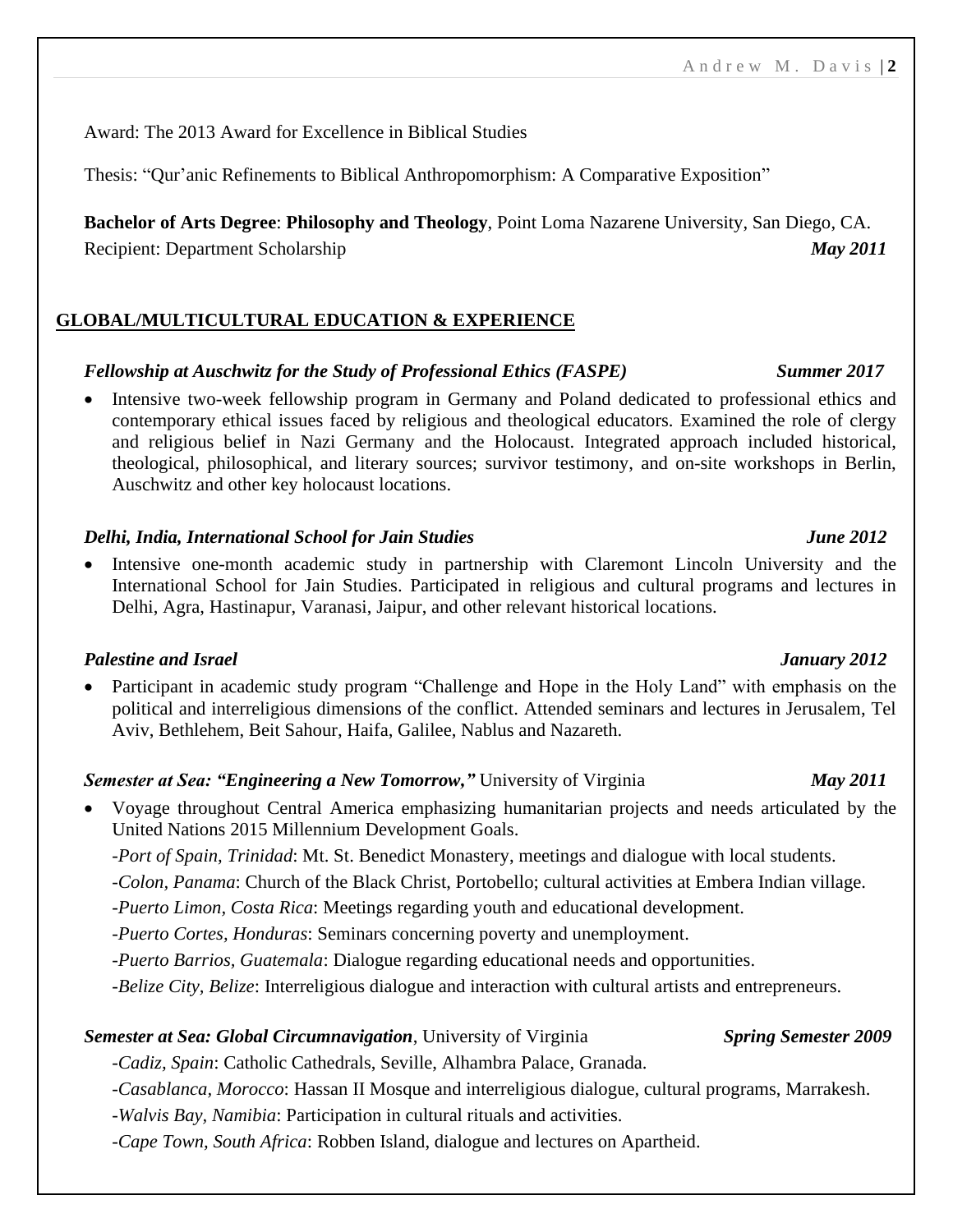-*Port Louis, Mauritius*: Cultural programs and lectures on interreligious diversity.

-*Chennai, India*: Shrine of St. Thomas, lectures on ethical implications of the caste system, participant in religious rituals in Dalit "untouchable" villages, interreligious dialogue.

-*Bangkok, Thailand*: Grand Palace, Buddhist Temples; meeting with NGO representatives.

-*Ho Chi Minh City, Vietnam*: Interreligious dialogue at the Tây Ninh Holy See Temple of the Cao Dai Faith; Vietnam Memorial.

-*Hong Kong and Shanghai, China*: Cultural programs and activities, participant in cross-cultural teamwork exercise.

-*Kobe and Yokohama, Japan*: Buddhist Temples, Sacred Christian Cemetery, interreligious dialogue.

-*Puerto Quetzal, Guatemala*: Cultural tours and youth service.

### *Kathmandu, Nepal Summer 2008*

• Service team member with "Love Works" program from Point Loma Nazarene University. Presentations and interactions with religious congregations, activities in youth development, and participant in building construction and restoration.

## **PRESENTATIONS AND INSTRUCTION**

"Possibility, Value and Mind: The Entangled Heart of Keith Ward's Philosophical Theology." Invited participant, Keith Ward Conference. Virginia Theological Seminary, March, 2022.

"The Relational Nature of Ultimacy: An Overview of *Mind, Value and Cosmos*" Invited participant. Open and Relational Online Conference. Panel discussion of my recent book, February 19, 2022.

"Process Philosophy and Cosmology: A Survey of Issues"

*Staffordshire University*, UK. Invited three-week online module on philosophy and cosmology, with emphasis on *Mind, Value and Cosmos*. January, 2022.

"Being and Becoming: A Historical and Thematic Introduction to Process Philosophy," 2021 *Claremont School of Theology*, Process Summer Intensive

"Experience Everywhere: A Universe of Feeling," 2021 *Claremont School of Theology*, Process Summer Intensive

"Possibility, Novelty and Value: Evolutionary Advance in Cosmology of Process and Purpose," 2021 *Claremont School of Theology*, Process Summer Intensive

"God as Poet of the World: The Philosophical Function of God in a Universe of Process and Purpose," 2021 *Claremont School of Theology*, Process Summer Intensive

"Process Panentheism: Critiques, Models, Attributes, Religious Significance," 2021 *Claremont School of Theology*, Process Summer Intensive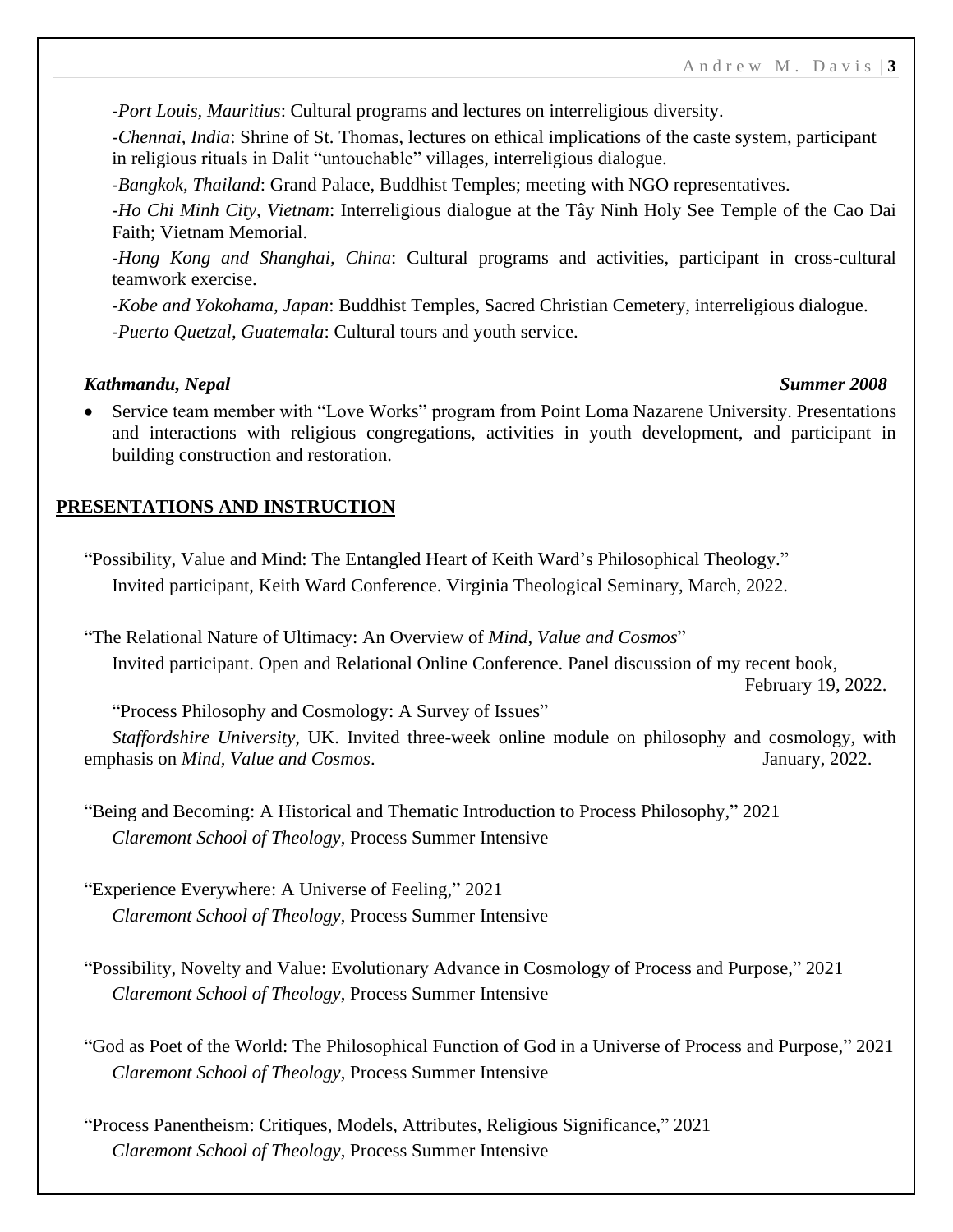- "Mind, Value, and Cosmos: On the Relational Nature of Ultimacy," 2021 *Cobb Institute*, Claremont CA
- "God, Value and Ontological Gratitude: On the Axiological Foundations of Worship," 2019 *American Academy of Religion*, San Diego, CA, Open and Relational Theologies Unit
- "Paths to Spiritual Depth: Insights from Leaders of Our Age," 2018. *The Cosmic Campfire: Rekindling Humanities Biggest Questions*, Chapel Hill, NC
- "Panentheism: The Other God of the Philosophers," 2017. *Florida International University* (*FIU*), Miami, FL

"Panentheism 101: "'In Whom We Live and Move and Have Our Being.'" *FIU*, 2016

"Panentheism and the Resurgence of 'God.'" *FIU*, 2015

"Qur'anic Refinements to Biblical Anthropomorphism: A Comparative Exposition." *FIU*, 2014

"The World Is A Book: A Call to Travel," 2013 *Napa Valley College*, Napa, CA

## **PUBLICATIONS AND RESEARCH**

### *Books*

- Andrew M. Davis, *Philosophical Foundations of Process Theology: An Introduction to Alfred North Whitehead* (**forthcoming**, 2023). A detailed yet playful introduction to the process philosophy of Alfred North Whitehead for graduate and undergraduate students of philosophy, theology and religion.
- Andrew M. Davis, *Mind, Value, and Cosmos: On the Relational Nature of Ultimacy* (Lanham: Lexington, 2020). An investigation into the nature of ultimacy and explanation, particularly as it relates to the status of, and relationship among, Mind, Value, and the Cosmos. Draws its stimulus from longstanding "axianoetic" convictions as to the ultimate status of Mind and Value in the western tradition of philosophical theology, and chiefly from the influential modern proposals of A.N. Whitehead, Keith Ward, and John Leslie, arguing for the ultimacy of relationality—what Whitehead calls "mutual immanence." Endorsed by David Ray Griffin, John B. Cobb Jr., Nicholas Rescher, Robert Cummings Neville, Peter Forrest, John Leslie, Keith Ward, Daniel Dombrowski and PBS Closer to Truth host, Robert Lawrence Kuhn. Book recently nominated for the International Society for Science and Religion's (ISSR) 2022 Book Prize

## *Edited Books*

• *Process Astrobiology: Metaphysics, Meaning, and the Organic Universe.* Edited by Andrew M. Davis and Roland Faber (**forthcoming**, 2023, under review by Oxford University Press). First-ever volume exploring the relevance of process philosophy to astrobiology and the scientific search for extraterrestrial intelligence. Features new scientific, philosophical and theological/religious perspectives on the nature of life in an organic, evolutionary universe. Contributors include: Steven J. Dick, Ted Peters, Constance Bertka, Bruce Damer, Matthew David Segall, Ilia Delio, Brianne Donaldson, Roland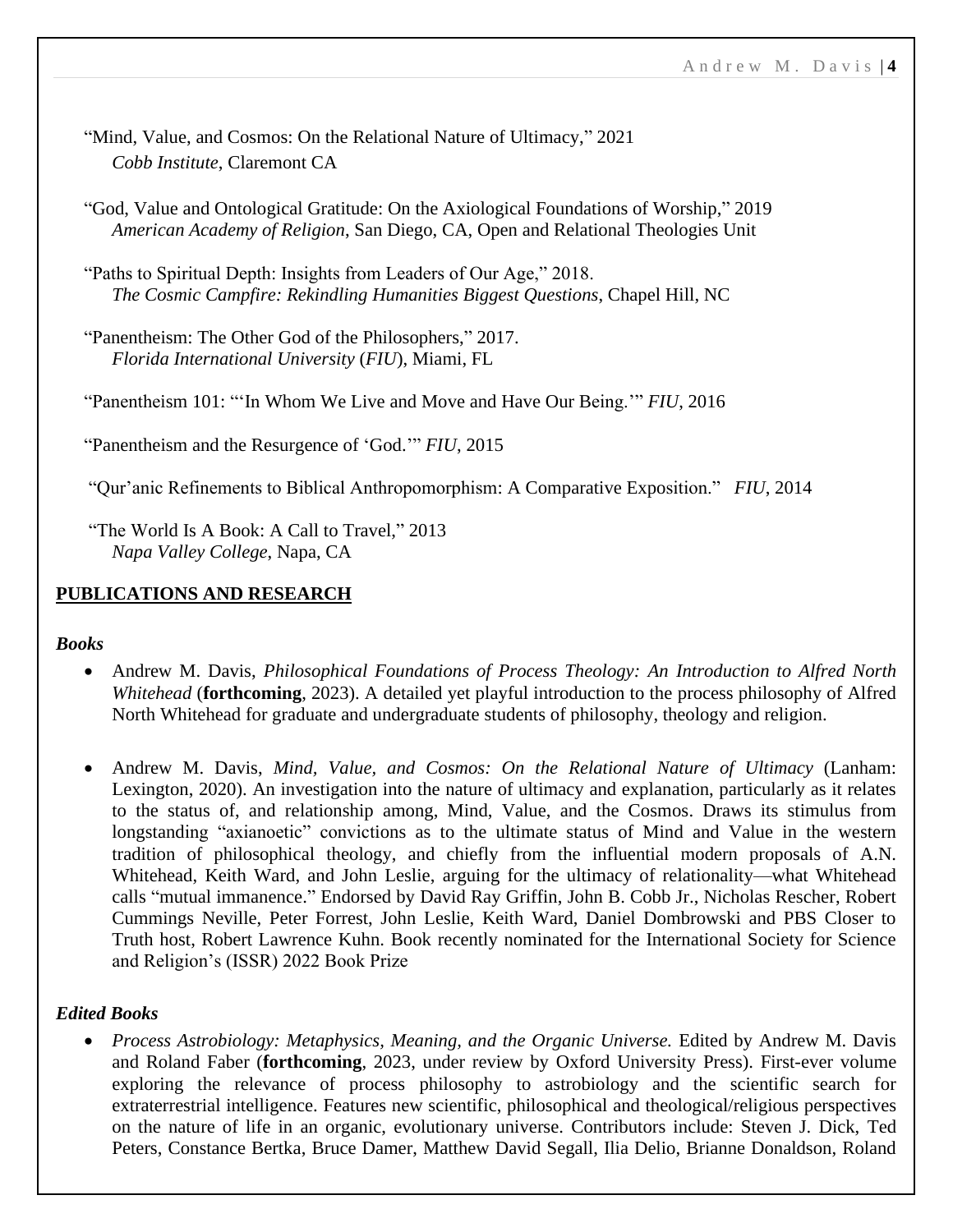Faber, Chelsea Haramia, Noreen Herzfeld, Wahida Khandker, Jeffery Long, Mark Lupisella, Darek Malone-France, Theodore Walker Jr. and Andrew M. Davis

- Roland Faber, *The Ecology of God: Whiteheadian Excursions in Eco-Theology, Togetherness and Divine Liberation.* Compiled and edited by Andrew M. Davis. (**forthcoming**, Pickwick, 2023). A volume of Roland Faber's most compelling writings on the tangled themes of eco-theology, society and eschatology, in critical dialogue with a diversity of eco-theologians, environmental philosophers and process and poststructuralist thinkers. Topics include metaphysics, philosophical theology, philosophy of mind; issues of sustainability, education and the future of religion; and pertinent concerns of the theological tradition including evil, eschatology and apocalyptic transformation.
- *How I Discovered Cosmic Consciousness: An Anthology of Spiritual Memoirs, Vol. 2.* Edited by Andrew M. Davis (Rhinebeck: Monkfish Publishing Company, **forthcoming**, 2023). A volume of personal spiritual journeys and discoveries written by key leaders, including: Rupert Spira, Peter Russell, Ervin Laszlo, Christopher M. Bache, Kabir Helminski, Amit Goswami, Jude Currivan, Sheri Kling, Beverley Lanzetta, Jay McDaniel, Raymond Moody, Becca Tarnas, Karen Johnson and A.H. Almaas.
- *Process Cosmology: New Integrations in Science and Philosophy*. Edited by Andrew M. Davis, Maria-Teresa Teixeira and Wm. Andrew Schwartz (Palgrave Macmillan, 2022). Key scientific and philosophical voices from around the world present the newest reaches of Whitehead's process philosophy and associated process philosophies of Bergson, James, Pierce, Merleau-Ponty and a variety of others, in dialogue with contemporary issues in physics, cosmology, astrobiology, metaphysics, aesthetics and religion. Contributors include: Jeroen B. J. Van Dijk, Attila Grandpierre, Otávio S. R. D. Maciel, Maria-Teresa Teixeira, Wm. Andrew Schwartz, John Pickering, Rodrigo Petronio, Luís Morais, Glen Veitch, Philip Rose, John Becker, Friedrich Sieben, Andrew Kirkpatrick, Pedro Nuno Pereira Lopes, Miloš Ševčík, Leonard Gibson, John Buchanan and Andrew M. Davis.
- *Nature in Process: Organic Proposals in Philosophy, Society and Religion*. Edited by Andrew M. Davis, Maria-Teresa Teixeira and Wm. Andrew Schwartz (Process Century Press, 2022). New essays exemplifying the interdisciplinary shift to organic modes of thought undergirding Whitehead's philosophy and the need to re-think the world of nature, the place of human beings, and our current ecological precarity. Contributors include: John Pickering, Luca Vanzago, Jason Brown, Herman F. Greene, John B. Cobb, Jr., Maria-Teresa Teixeira, Moirika Reker, Mark Dibben, Arran Gare, Charles Walter, Andrew M. Davis, Robert Gnuse, Farhan A. Shah, Wm. Andrew Schwartz, Leslie A. Muray.
- Roland Faber, *Depths as Yet Unspoken: Whiteheadian Excursions in Mysticism, Multiplicity and Divinity*. Compiled and edited by Andrew M. Davis. (Eugene: Pickwick, 2020). A volume of Roland Faber's foremost writings on the mystical reaches of Whitehead's thought, in dialogue with a diversity of voices, from process philosophers and theologians, to mystical and poststructuralist thinkers. Topics include: metaphysics, cosmology, everyday experience, religious pluralism, interreligious violence, spirituality, and longstanding concerns of the theological tradition, including creation, the trinity, revelation, religious experience and divine mystery.
- *Propositions in the Making: Experiments in a Whiteheadian Laboratory*. Edited by Roland Faber, Michael Halewood and Andrew M. Davis. (Lanham: Lexington, 2020). A volume of creative interdisciplinary proposals/applications of Whitehead's theory of "propositions" as "lures for feeling."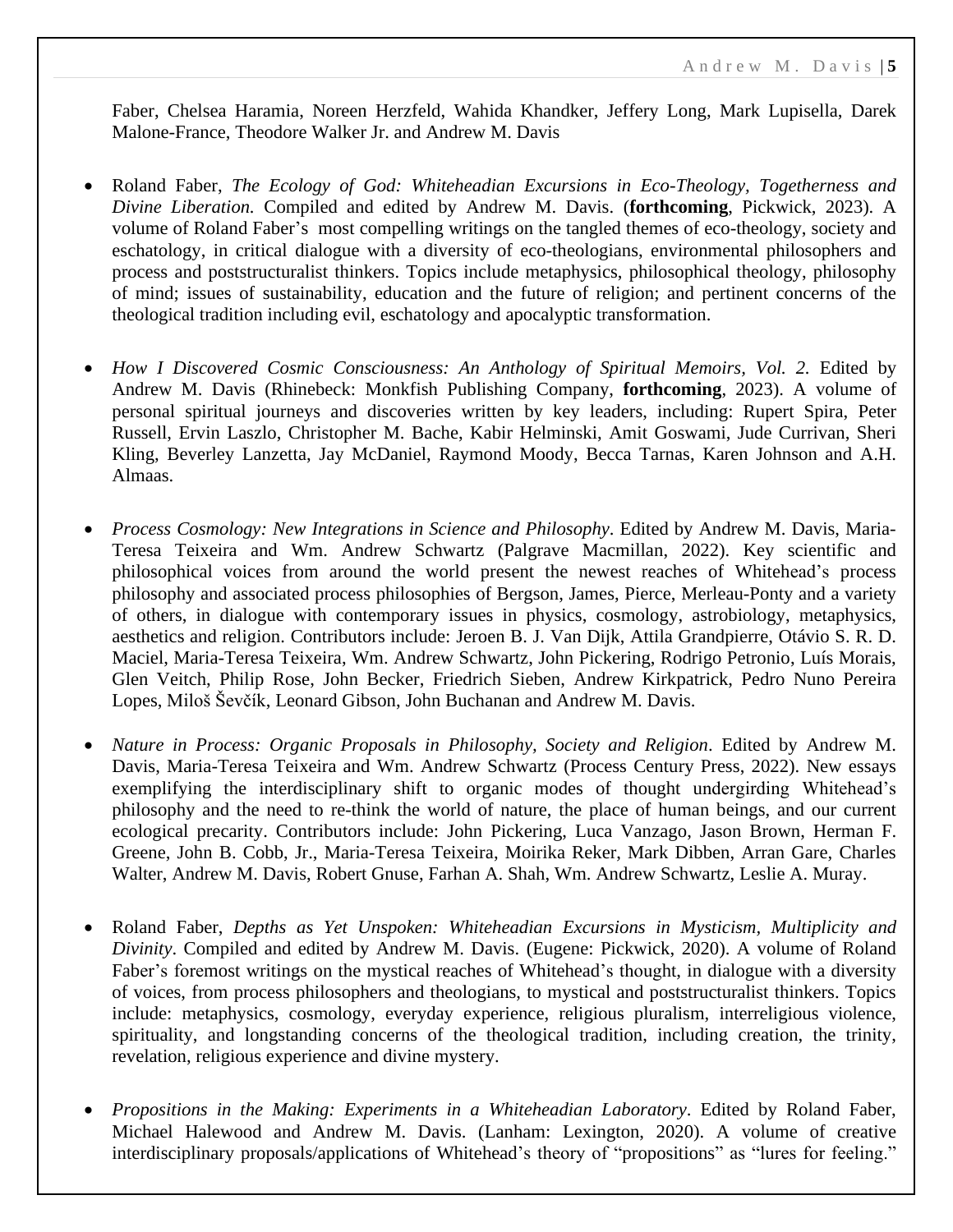Contributors include: Roland Faber, Michael Halewood, James Burton, Brianne Donaldson, Diego Gil, Susanne Valery Granzer, Matthew Goulish, Erin Manning, Brian Massumi, Andrew Murphie, Timothy Murphy, and A.J. Nocek.

• *How I Found God in Everyone and Everywhere: An Anthology of Spiritual Memoirs*, *Vol. 1.* Edited by Andrew M. Davis and Philip Clayton (Rhinebeck: Monkfish Publishing Company, 2018). A volume of personal spiritual journeys and discoveries written by key leaders, including: Deepak Chopra, Richard Rohr, Matthew Fox, Rupert Sheldrake, Cynthia Bourgeault, Ilia Delio, Keith Ward, John B. Cobb Jr., Loriliai Biernacki, Marjorie H. Suchocki and Rabbi Bradley Shavit Artson.

## *Book Chapters*

- "From Negation to Exemplification: A Deeper Whiteheadian Cosmotheology" in *Process Astrobiology: Metaphysics, Meaning and the Organic Universe* (**forthcoming**, 2023-24).
- "Possibility, Value and Mind: The Entangled Heart of Keith Ward's Philosophical Theology in *The Theology of Keith Ward* (**forthcoming,** 2023-24)
- "God as Reason: The Axianoetic Tradition" in *T&T Clark Encyclopedia of Christian Theology*. Edited by Jana Bennett et al. (**forthcoming**, T&T Clark, 2023).
- "On Helping God by Becoming God" in *Partnering With God: Exploring Collaboration in Open and Relational Theology.* Edited by Thomas J. Oord et al. (SacraSage Press, 2021).
- "Introduction: Mediations for Process Cosmology" in *Process Cosmology: New Integrations in Science and Philosophy*. Edited by Andrew M. Davis et al. (Palgrave Macmillan, 2021).
- "Whiteheadian Cosmotheology: Platonic Entities, Divine Realities and Shared Extraterrestrial Values" in *Process Cosmology: New Integrations in Science and Philosophy*. Edited by Andrew M. Davis et al. (Palgrave Macmillan, 2021).
- "Divine Wilder/ness: Nature, Panentheism, and Eco-Theological Ethics" in *Nature in Process: Organic Proposals in Philosophy, Society, and Religion*. Edited by Andrew M. Davis et al. (forthcoming, Process Century Press, 2021).
- "Editors Introduction: Sparks Before a Theopoetic Wildfire" in Roland Faber, *Depths As Yet Unspoken: Whiteheadian Excursions in Mysticism, Multiplicity, and Divinity*. Edited by Andrew M. Davis (Pickwick, 2020).
- "Introduction: The Journey Ahead" in *How I Found God in Everyone and Everywhere: An Anthology of Spiritual Memoirs*. Edited by Andrew M. Davis and Philip Clayton (Monkfish, 2018).
- "Conclusion: Returning to God *After* God" in *How I Found God in Everyone and Everywhere: An Anthology of Spiritual Memoirs*. Edited by Andrew M. Davis and Philip Clayton (Monkfish, 2018)

## *Published Articles*

- "Process Theology and the Global Philosophy of Religion Project," **forthcoming**, *Process Perspectives*, vol. XX (2022), XX.
- "God, Value, and Ontological Gratitude: On the Axiological Foundations of Worship," *Toronto Journal of Theology* 36/1 (2020), 33-43.
- "The Divine Wilderness: God, Nature and Today's Leaders," *Oracle 20-20*, vol. 28.11, December 2018.
- "How I Found God in Everyone and Everywhere: Word Spread's about a New Book from Claremont's Own," *Process Perspectives*, vol. 40.2 (2018), 6-7.
- "Cobb, Neville and the Riddle of God," *Process Perspectives*, vol. 40.1 (2017), 21-23.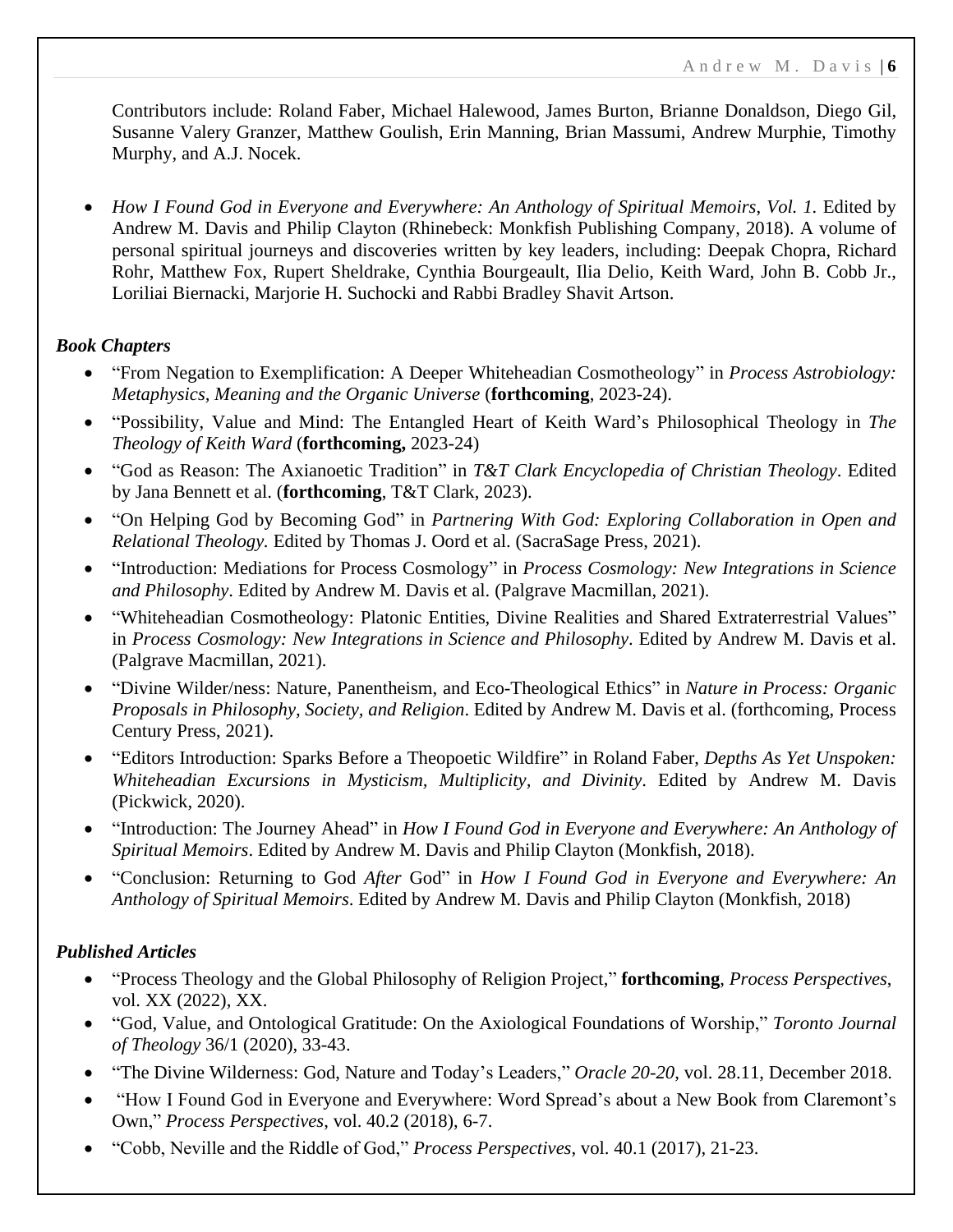• "The Panentheistic Heart of Philip Clayton's Recent Lecture," *Process Perspectives*, vol. 38.1 (2016), 19.

## *Book Reviews and Article Abstracts*

- Kraay, Klaas, J. *Does God Matter?: Essays on the Axiological Consequences of Theism* (New York: Routledge, 2018). *Modern Believing*, April 2022 (63.2).
- Bracken, Joseph A. "Incarnation, Panentheism and Bodily Resurrection: A Systems-Oriented Approach." *Theological Studies*, published in *Process Studies*, vol. 54.2 Fall/Winter (2016), 286.
- Mullins, R.T. "The Difficulty with Demarcdating Panentheism." *Sophia*, published in *Process Studies*, vol. 54.2 Fall/Winter (2016), 288-289.
- Nikkel, David H. "Affirming God as Panentheistic and Embodied." *Sophia*, published in *Process Studies*, vol. 45.2 Fall/Winter (2016) 290.

## **CONFERENCE, COURSE AND PROGRAM ORGANIZATION AND DEVELOPMENT**

- "Process Summer Intensive," The Center for Process Studies, Claremont School of Theology, **forthcoming**, July 11-15, 2022. Webpage: [https://ctr4process.org/event/cst-process-summer-intensive-](https://ctr4process.org/event/cst-process-summer-intensive-2022/)[2022/](https://ctr4process.org/event/cst-process-summer-intensive-2022/)
- "Power and the God of Love: A Process-Open-Relational Conference," Co-sponsored by the Center for Process Studies and the Center for Open and Relational Theology. Forthcoming, Napa CA, Nov. 4-5, 2022. Webpage:<https://c4ort.com/power-and-the-god-of-love/>
- "Astrobiology, Exo-Philosophy and Cosmic Religion," Organized by The Center for Process Studies, the Whitehead Research Project and Willamette University. Sponsored by the John Templeton Foundation. Forthcoming, Salem OR, May 5-7, 2022. Website: [processastrobiology.com/](https://www.processastrobiology.com/)
- "Philosophy and Psychedelic Studies: Hybrid Conference for Emerging Scholars," Hybrid conference at the University of Exeter & online, co-organized by the Center for Process Studies. **Forthcoming**, June 28-30. Website: [philosophyofpsychedelics.com](https://philosophyofpsychedelics.com/)
- "Philosophy of Psychedelics: Exploring Frameworks of Exceptional Experience," Co-organized by the University of Exeter and the Center for Process Studies. Online, April 14-16, 2021. Website: [philosophyofpsychedelics.com](https://philosophyofpsychedelics.com/)
- "Ecological Civilization in a Relational Context," Organized by the Center for Process Studies. Online, May 21-26, 2021. Website: [claremontecoforum.org/](https://claremontecoforum.org/)
- "Ecological Civilization and Organic Communitarianism," Organized by the Center for Process Studies. Online, May 26-28, 2022. Website: [claremontecoforum.org/](https://claremontecoforum.org/)
- "Process Summer Intensive," The Center for Process Studies, Claremont School of Theology, July 6-10, 2021: Select Lecture Playlist [here.](https://www.youtube.com/channel/UCaMt1JdJL6ewu9vOxTiSWYg/playlists) Webpage: [https://ctr4process.org/event/cst-process-summer](https://ctr4process.org/event/cst-process-summer-intensive/)[intensive/.](https://ctr4process.org/event/cst-process-summer-intensive/)

## **RADIO, YOUTUBE & PODCAST INTERVIEWS**

- *Closer to Truth Chats* (Global Philosophy of Religion Project, University of Birmingham), 2021 Host: Robert Lawrence Kuhn. [Watch.](https://www.youtube.com/watch?v=r43Bl2yrRgs&t=1771s)
- *Homebrewed Christianity*, 2021 Host: Tripp Fuller, Ph.D. [Listen.](https://podcasts.apple.com/ca/podcast/andrew-davis-mind-value-and-cosmos/id276269040?i=1000532985842)
- *Question Your Answers Podcast*, 2021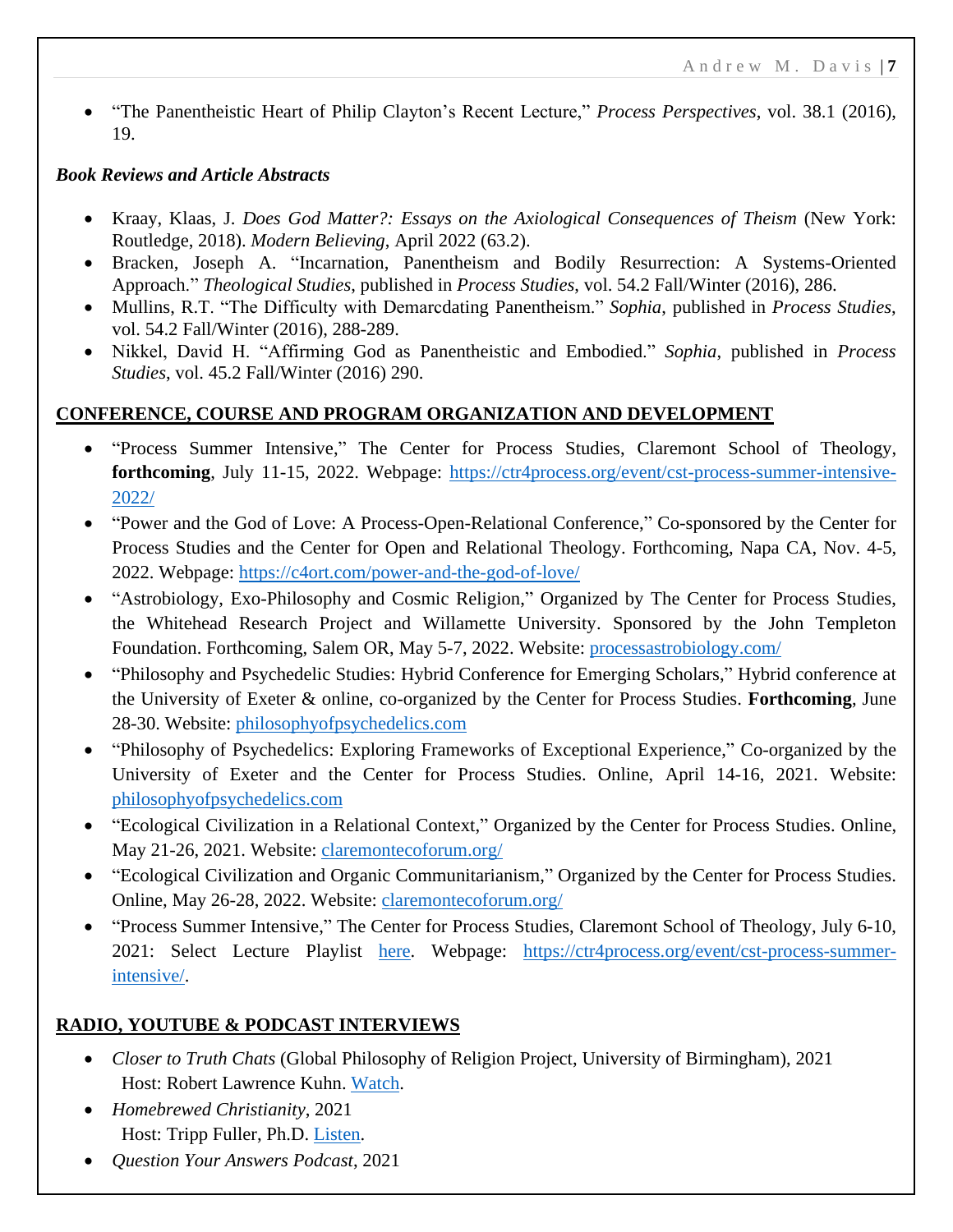Host: Andre and Mary-Anne Rabe. [Listen.](https://podcasts.apple.com/us/podcast/mind-value-and-cosmos-with-andrew-davis/id1533456126?i=1000510990167)

- *In Times Like These*, a production of Claremont Lincoln University, 2019 Host: Stephanie Varnon-Hughes, Ph.D. [Listen.](https://podcasts.apple.com/us/podcast/ep-29-god-is-everyone-everywhere-with-andrew-davis/id1332076490?i=1000436936912)
- *Homebrewed Christianity*, 2018 Host: Tripp Fuller, Ph.D. [Listen.](https://trippfuller.com/2018/08/30/finding-god-in-everyone-and-everywhere-w-philip-clayton-and-andrew-davis/)
- *The Intersection of Success and Spirituality*, 2018 Host: Joshua Ogaldez. [Listen.](https://www.listennotes.com/da/podcasts/the-intersection/116-andrew-m-davis-doubting-LViS135cErv/)
- *Transformation Talk Radio*, 2018 Host: Dr. Pat Baccili. [Listen.](https://www.transformationtalkradio.com/guest/andrew-m-davis,5335.html)
- Dreamvisions 7 Radio Network, 2018 Host: Deborah Beauvais. [Listen.](https://dreamvisions7radio.com/andrew-m-davis-philip-clayton/)

#### **PROFESSIONAL MEMBERSHIP**

- International Society for Science and Religion (ISSR)
- American Academy of Religion
- The Center for Process Studies
- The Center for Open and Relational Theology
- International Process Network

#### **GRADUATE ACADEMIC COURSEWORK**

### **Ph.D. Religion and Process Studies**

| -Zoroastrianism                                | -Whitehead Seminar: Process and Reality       |
|------------------------------------------------|-----------------------------------------------|
| -Mysticism East and West                       | -Problem of Evil                              |
| -Major Works in Political Philosophy           | -Panentheism: Origins, Development, Relevance |
| -Comparative Theologies and Practices          | -Religions and Exo-Life                       |
| -Problems in Christology                       | -Eco-process Theology                         |
| -Process Thought, Critical Theory and Violence | -Philosophy and Theology of Schleiermacher    |

#### **M.A. Interreligious Studies**

| -Survey of Islamic Philosophy, Theology and | -Buddhism and Christianity                      |
|---------------------------------------------|-------------------------------------------------|
| Mysticism                                   | -Dimensions of the Israeli-Palestinian Conflict |
| -Atheism and Secularity                     | -Jesus the Teacher                              |
| -Animal Theology and Ethics                 | -Basic Aspects of New Testament Study           |
| -Introduction to Rabbinic Literature        | -History of World Christianity                  |
| -World of the Bible                         | -Survey of Jewish History                       |
| -Religions of India                         | -Interreligious Dialogue and Leadership         |
| -Postcolonialism                            | -The Our'an and its Interpreters                |
| -Whitehead and World Religions              | -Ministry and the Problem of Evil               |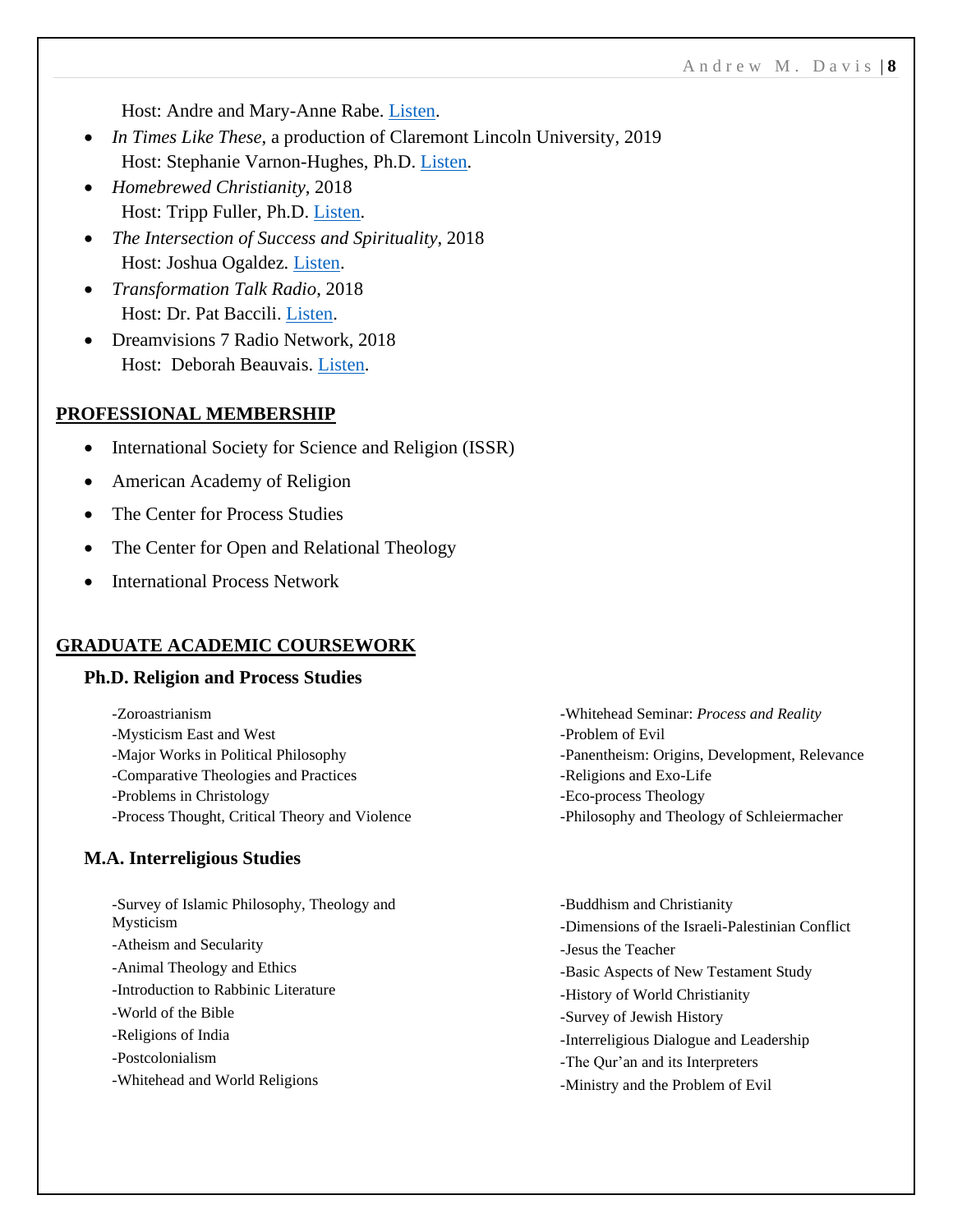### **EMPLOYMENT AND EXPERIENCE**

- *Program Director, The Center for Process Studies, 2020-current, Claremont School of Theology, Salem* OR. Organize, oversee, and conduct academic research in process-relational thought; develop educational resources including: academic conferences, book series, and courses exploring the implications and irreducible relevance of mind and value, process and interconnection, novelty and change to a variety of disciplines including: philosophy, science, ecology, religion, theology, culture, education, psychology, and political theory. Schedule and lead weekly CPS team meetings, working individually and collectively with faculty and staff on domestic and international projects, both online and face-to-face.
- *Research & Teaching Assistant*, 2016-2019: *Theology and Process Studies*, Claremont School of Theology

Under the guidance of Roland Faber Ph.D., organization and class development, syllabus and textbook preparation, online maintenance and in-class execution of courses including: "Systematic Theology," "Religions and Exo-life," "Eco-Process Theology," "The Future of Religions: The Bahá'í Faith," "The Relativity of Religious Truth," "God as Poet of the World," "The Spirit Beyond Matter: Religions and Near Death Experiences," "Whitehead and Postmodern Thought," "The Transreligious Discourse: Buddhism and Christianity," and "Trinity Revisited: Models, Alterations, Alternatives." Provided lecture presentations, seminar discussions, online conference meetings, academic advising/mentoring, administrative assistance to students, faculty and staff, development and execution of department conferences and writing projects including formatting, editing, and index creation for Roland Faber, *The Garden of Reality: Transreligous Relativity in a World of Becoming* (Lexington, 2018) and *The Ocean of God: On the Transreligious Future of Religions* (Abingdon, 2019).

- *Resident Assistant*, 2016-2019: Claremont School of Theology Housing Leadership Team In collaboration with housing staff and leadership, oversaw all housing endeavors including: move-ins and move-outs, conflicts and disturbances, maintenance, security and cleanliness, and community and teambuilding exercises among housing team and student residents.
- *Manager and Mentor*, 2017-2019: Sanctuary Coffee Church, Claremont California. Managed daily operations and mentored college students through both individual and group conversations about matters of life and faith, including philosophy, theology, and religion.
- *Research Assistant*, 2017: *Philosophy of Religion and Science*, Claremont School of Theology Under the guidance of Philip Clayton Ph.D., collaboration in research, editing and writing of scholarly articles, book projects, and conference papers in the philosophy of religion, science, and theology.
- *Editor/Reviewer***,**

Read, evaluated, and offered detailed editorial comments for articles submitted for scholarly publication. *-The Journal of Religion*, 2018 *-Journal of World-Philosophies*, 2018

-*Claremont Journal of Religion*, 2013

• *Instructor of Philosophy & Religion*, 2013-2015, Rincon Valley Christian High School, Santa Rosa, CA.

Designed and delivered courses in World Philosophies, Systematic Theology, Biblical Studies and Christian Worldview to high school students (grades 9-12). Courses included original lectures, visual